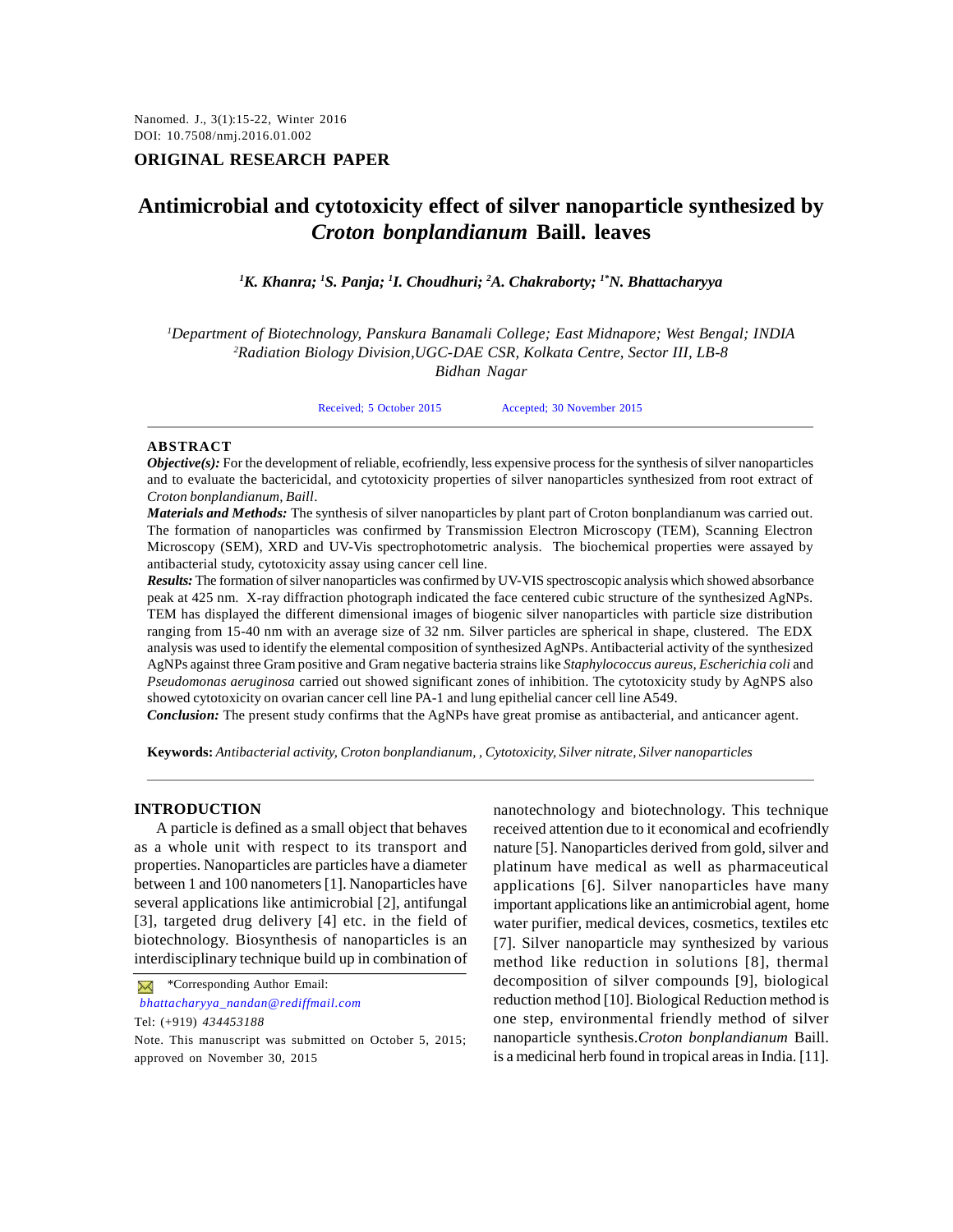*C. bonplandianum* is having wide range of therapeutic importance. In folk medicine, this plant is used to treat skin disease, ring worm infection and to cure the swelling of body [12]. Leaves of this plant have also use in treatment of cuts and wounds, venereal sores as well as in treatment of cholera [13]. The genus *Croton* is enriched in secondary metabolites like alkaloids, terpenoids, as well as possesses toxic components, phorbol esters [14,15]. Phytochemical studies have been reported that, *C. bonplandianum* principally contain rutin  $(C_{18}H_{36}O_{19}]$  as main constituent, crotsearinine, crotasparine and its methyl derivatives aphorbol [16, 17]. In this study we synthesized silver nanoparticle from *C. bonplandianum* aqueous leaf extract using bioreduction method and evaluated their antibacterial activity. We further studied the cytotoxicity of synthesized nanoparticle against A549 and PA1 cancer cell lines.

## **MATERIALS AND METHODS**

The plant of *C*. *bonplandianum* were collected from Purba Medinipur, West Bengal, India. Silver nitrate  $(AgNO<sub>2</sub>)$  was obtained from Himedia India. Deionized water was used throughout the reactions that obtained from National Chemical Co., Kolkata, India.

Bacterial strains Gram-negative *Escherichia coli* and *Pseudomonas aeruginosa* and Gram-positive bacteria *Staphylococcus aureus* were procured from Institute of Microbial Technology, Chandigarh, India.

## *Preparation of leaf extract*

*C. bonplandianum* plants were collected from the different parts of Purba medinipur, West Bengal, India. They were washed thoroughly first with tap water to remove the soils and dirt, then with sterile double distilled water. The leaves were air dried for a week at room temperature and finally the dried leaves were grinded. Leaf powder was weighed (10 g) and mixed with 100 ml of distilled water. The mixture was boiled in water bath for 10 minutes at  $90^{\circ}$ C, after that it was filtered through Whatman No. 1 filter paper to obtain the pure root sample extract. The filtrate thus obtained was used as plant extract.

#### *Synthesis of silver nanoparticles*

Synthesis of silver nanoparticles was done as per description of Gavhane et al. 2012 [18] with some modifications. 10 ml of the plant extract was mixed with 90 ml of 1mM aqueous silver nitrate solution for reduction of  $Ag^+$  and boiled for one hour at  $90^{\circ}$ c in a water bath. The plant extract act as capping as well as reducing agent. Color change of the solution is the indication of synthesis of silver nanoparticles.

The Colloidal solution contain nanoparticles, was centrifuged at 2000 X g for 30 minutes. The pellet was washed in distilled water several times to remove residual silver and other impurities. Finally, nanoparticles were dried in air.

## *Characterization of nanoparticle UV-vis Spectroscopy*

The reduction of Ag+ ions was recorded by measuring the UV–vis spectrum [19]. Diluting a small aliquot of the sample with distilled water and analysis was done using UV–vis spectrophotometer (Eppendorf Bio Spectrometer) in the range of 200–700 nm.

## *XRD analysis*

The formation and quality of compounds were checked by XRD technique [20].

The sample was completely dried at  $60^{\circ}$  C at hot air oven overnight and subjected to XRD for the determination of the formation of Ag-NPs by a X'Pert Pro x-ray diffractometer (PAN analytical BV, The Netherlands) operated at a voltage of 40 kV and a current of 30 mA with Cu K radiation in a  $-2$ configuration.

## *Scanning Electron Microscopy (SEM)*

Scanning electron microscopic analysis of synthesized SNPs was done as per [21]. Dropping a very small amount of the aqueous SNPs on the grid, thin films of the AgNPs were prepared on a carboncoated copper grid. Excess material were removed using blotting paper.

These films were dried under mercury lamp for 5 min. SEM observations were carried out on a ZEISS EVO 40 EP Electron microscope. The synthesized AgNPs were characterized with the help of scanning electron microscopy (model LEO 440i) equipped with X-ray energy dispersive spectrometer (EDAX).

## *Antibacterial assay*

Bacterial strains Gram-negative *Escherichia coli* and *Pseudomonas aeruginosa* and Gram-positive bacteria *Staphylococcus aureus* were used in this study. Silver ions as well as AgNPs have strong antimicrobial activities [22]. Antibacterial activity of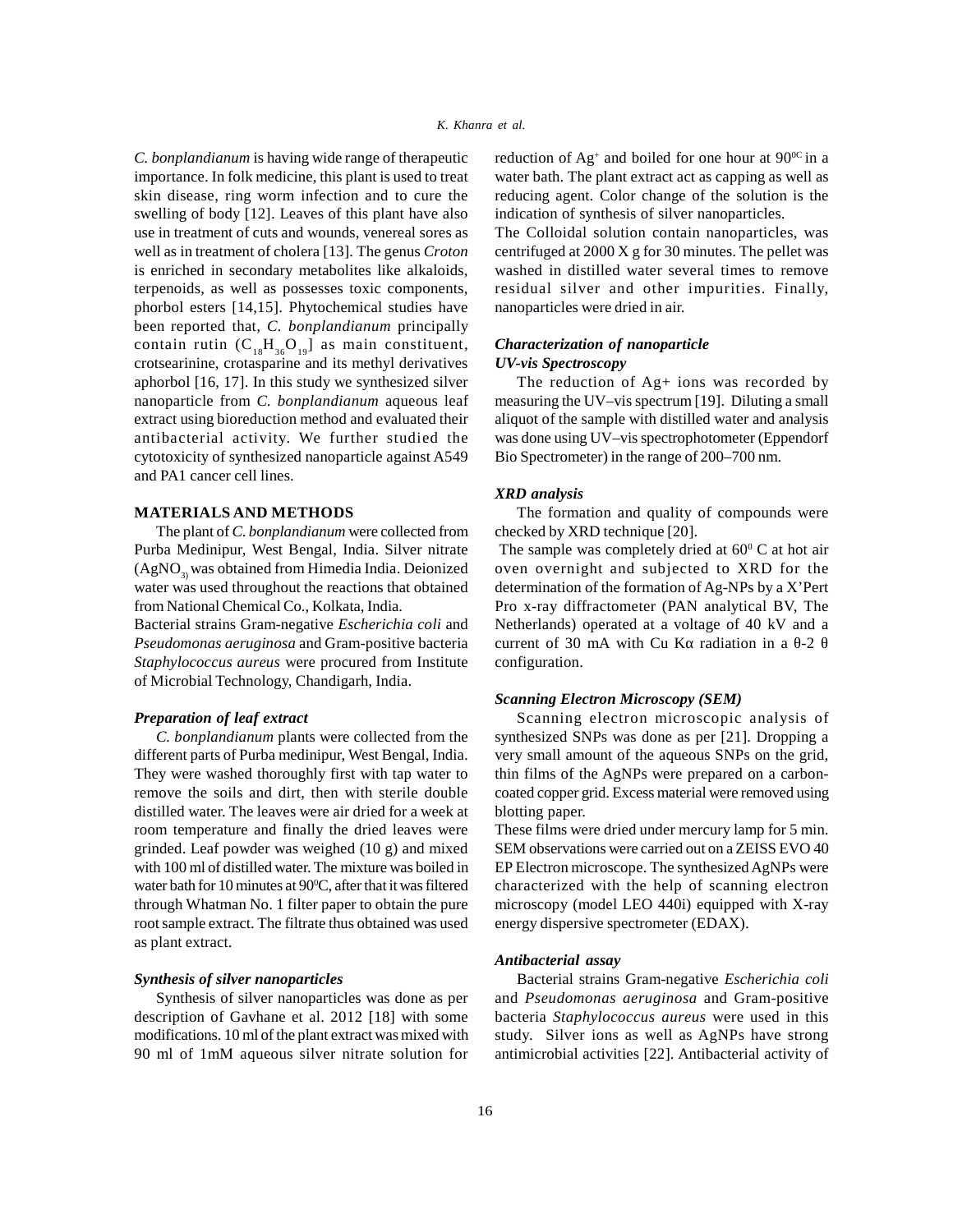AgNPs ware assayed by using the agar well diffusion technique [23].

Luria agar plates were prepared and each of these plates 4 no of 5-mm diameter wells were made. Fresh liquid culture of  $10<sup>5</sup>$  cfu/ml was spread uniformly into separate synt plates in aseptic condition under horizontal laminar air flow chamber.

Aqueous solution of 2.5, 5, 7.5, 10 of nanoparticles were poured in the wells and allowed to diffuse at room temperature for 30 min.

Ciprofloxacin (0.19 μg/ml) was used as standard antibiotic for the microorganism.

Plates were kept in incubation at 37<sup>o</sup>C for 24 hours at inverted position. After incubation, clear inhibition zone around the wells were measure by scale. All antimicrobial activity data are the mean of triplicate analyses.

## *Cytotoxicity study*

Cytotoxicity analyses of silver nanoparticles were performed in A549 and PA1 cell line as per [24].

A549 cells are adenocarcinoma human alveolar basal epithelial cells and PA1 was established from cells taken from ascitic fluid.

These two cell lines were maintained in DMEM, supplemented with 2mM L-glutamine, 1% penicillinstreptomycin, and 10% FCS. Cells were grown at 37<sup>o</sup>C in a humidified chamber containing 5% CO<sup>2</sup>. Exponentially growing cells was harvested from performed the culture flasks by trypsinization and then resuspended in fresh medium.

The suspended cells of 5000 cells/well was dispensed into a 96-well micro-plate and be incubated for 24hrs. Then various concentrations of AgNPs (1, 2.5, 5, 7.5, 10 microgram/ml) were used. Each experiment was conducted in triplicate.

The cell viability in the microplate was determined using the MTT (3- (4,5- dimethylthiazol -2- yle) 2,5 diphenyl-tetraloziumbromide) after incubation [25]. MTT was added to each well 5mg/ml concentration.

After incubation for 4 hrs, the cells from each well were solubilized with 100 μl DMSO for determination of optical density at 570 nm.

## *Statistical analysis*

The cell viability study was done in triplicate. The results were presented as mean  $+$  standard deviation. The experimental data were analyzed by using SPSS. Statistical significance was accepted at a level of  $p<0.05$ .

#### **RESULTS**

*UV–visible spectroscopy of silver nanoparticles*

In order to monitor the formation and stability of silver nanoparticles, the absorption spectra of the synthesized silver nanoparticles were recorded against distilled water. (Fig. 2b) shows the UV–visible spectra of silver nanoparticle formation using constant  $AgNO<sub>3</sub>$ <br>concentration (1mM). The color of the solutions changed from pale yellow to yellowish brown to deep brown depending on the extract concentration indicating silver nanoparticle formation as the color change observed is due to excitation of surface Plasmon vibration in the silver nanoparticles (Fig 2a). It can be seen that the surface Plasmon resonance (SPR) of AgNPs is 425 nm.

#### *X-ray diffraction (XRD) analysis*

The crystalline nature of Ag NPs was confirmed by the XRD analysis in Fig 3. The diffraction peaks at 39.12°, 46.44°, 64.84° and 76.87° correspond to the (111), (200), (220) and (311) facets of the fcc crystal structure, respectively. The peak corresponding to the (111) and (200) plane are more intense than the other planes, suggesting that the (111) and (200) plane are the predominant orientation.

#### *Scanning Electron Microscopy and EDX*

The silver nanoparticle SEM and XRD were performed of dried samples. SEM micrographs show aggregates of AgNPs. These agglomerated AgNPs forms a spherical shape and the particles are in the range of 15-40 nm in size and the average size is 32 nm (Fig. 4a).

Fig. 4b shows the surface of silver nanoparticles and the elements present in the extract by EDX.

## *TEM analysis*

The surface morphology, size and shape of phytoreduced silver nano particles were characterized and shown in the TEM microphotograph (Fig 5a). It is evident from the photograph that the AgNPs are spherical in shape and polydispersed.

The measured size ranges from 15-40 nm and the average size is 32 nm. Occasional agglomeration has also been observed. Fig. 5b shows the Selected Area Electron Diffraction (SAED) pattern of the silver nanoparticles represented face centered cubic crystalline structure of the silver in the different diffracting planes.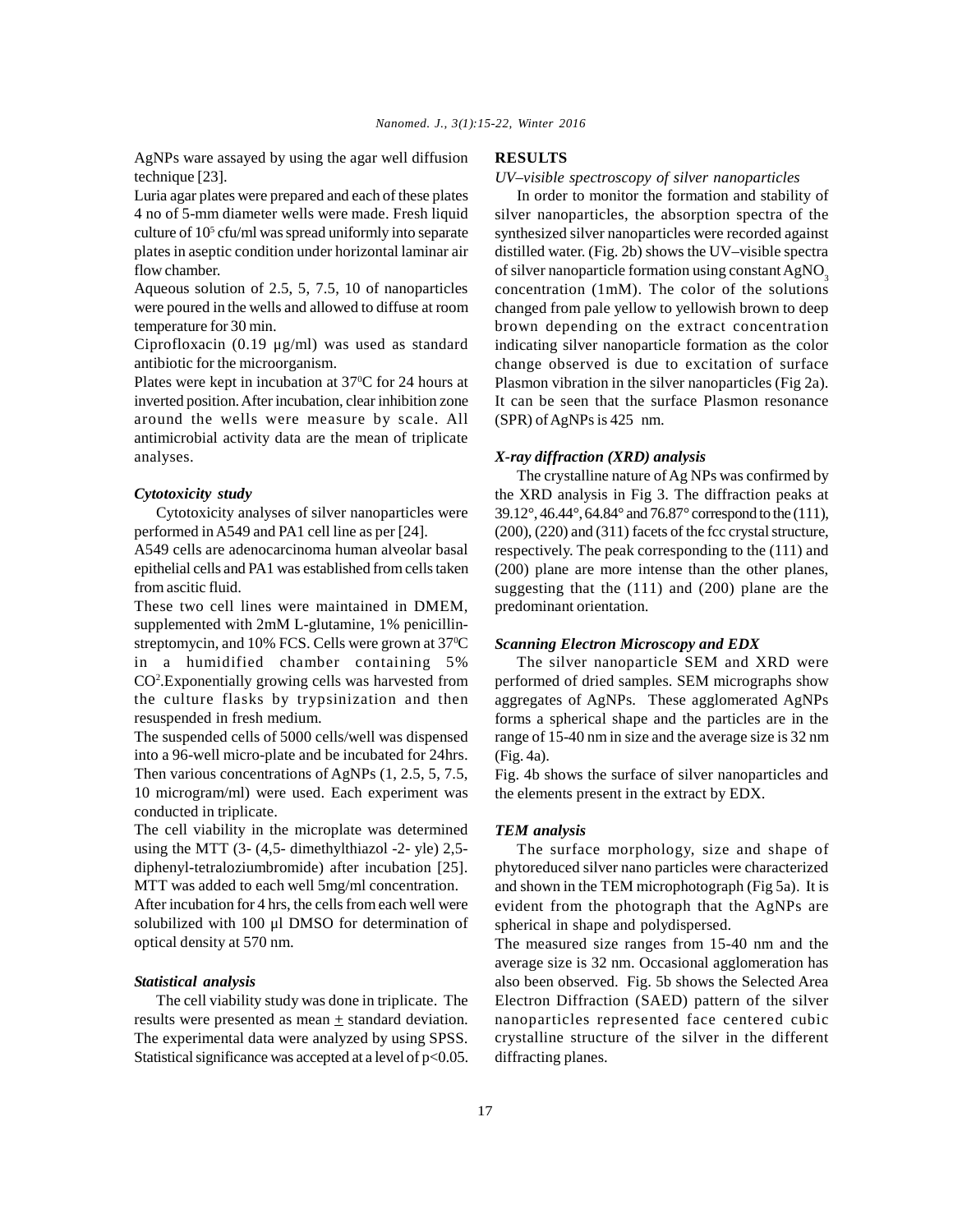*Nanomed. J., 3(1):15-22, Winter 2016 Green synthesized silver nanoparticles from the leaf extract of croton bonplandianum and its antimicrobial and cytotoxicity*



Fig. 1. *Croton bonplandianum* Baill



Fig. 3. X-ray diffraction pattern of silver nanoparticles using *C*. *bonplandianum*



Fig. 2a. Synthesis of Silver nanoparticle: Change in color during synthesis of silver nanoparticle from plant extract



Fig. 2b. UV- Vis spectroscopy of silver nanoparticle:UV–vis spectroscopy of small aliquot of the sample with distilled water in the range of 200–700 nm give a peak at 425 nm



Silver nanoparticles are spherical in shape and have an average diameter around 32 nm. (b) EDX profile of nanoparticles diam eter around 32 nm. (b) EDX profile of nanoparticles<br>
synthesized by C. bonplandianum<br>
synthesized by C. bonplandianum synthesized by *C. bonplandianum*



Fig. 5. TEM images of AgNPs by *C. bonplandianum* extract showing (a) spherical shaped

Particles with an average size of 32 nm; (b). SAED pattern of major silver nanoparticles formed by the reduction of Ag+ ions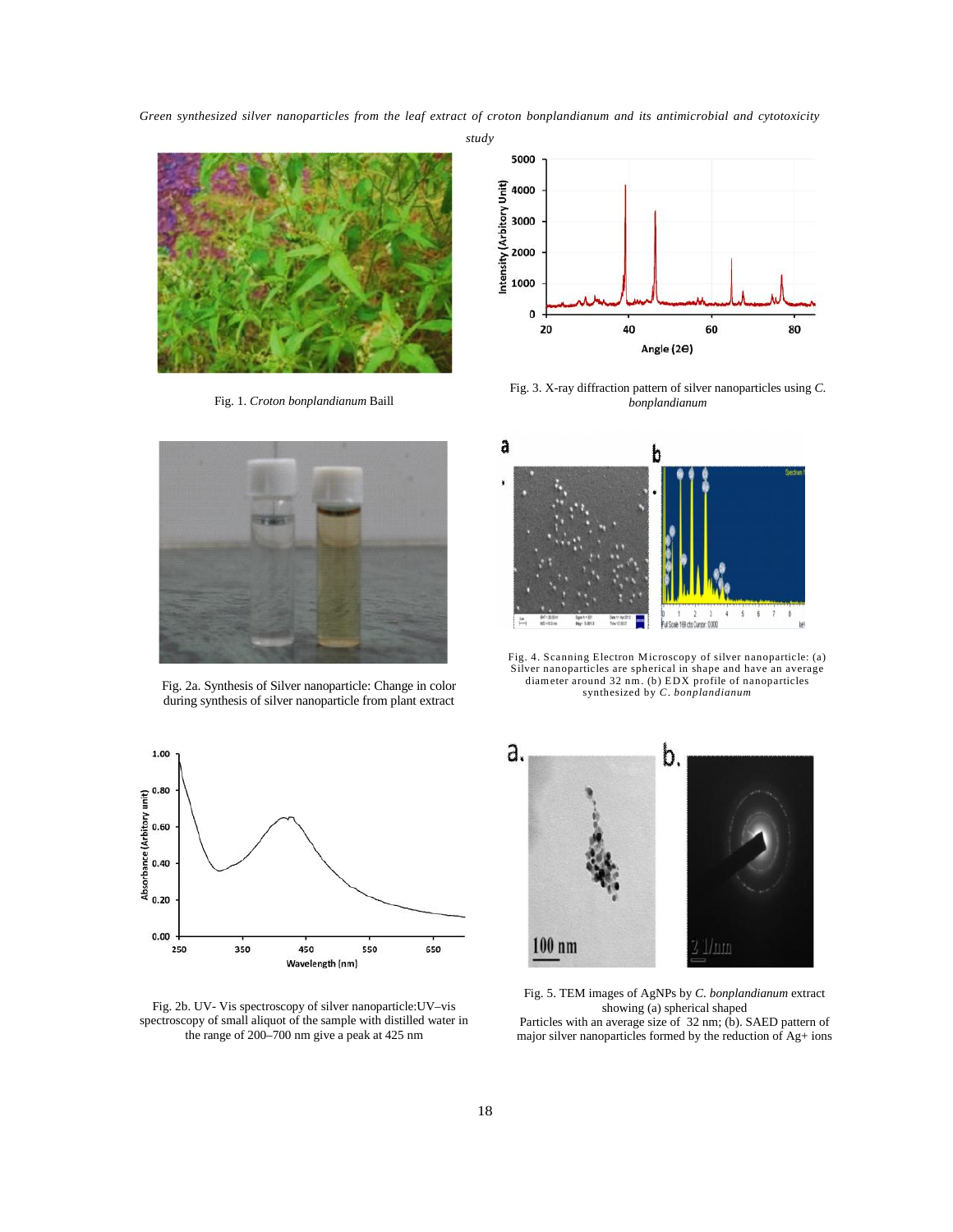#### *Antimicrobial assay*

The minimum inhibition concentrations of ciprofloxacin for gram positive *S. aureus*is 150 g/ml; for gram negative *E.coli* is 100 g/ml; and for *P. aeruginosa* is 200 g/ml (Fig 6). The results revealed<br>that AgNPs synthesized from C. bonplandianum<br>demonstrated effective antibacterial activity in Gram<br>negative than in Gram positive bacteria. It can be that AgNPs synthesized from C. bonplandianum  $\frac{3}{60}$  60 demonstrated effective antibacterial activity in Gram negative than in Gram positive bacteria. It can be  $\frac{2}{3}$  40 suggested that Gram-negative strains of bacteria *E. coli* and *P. aeruginosa* with thin cell wall is more susceptible to cell wall damage compared to Grampositive strain bacteria *S. aureus* with a thick cell wall.

#### *MTT assay*

In vitro cells assays, PA-1, and A549 cells were exposed the different concentrations of AgNPs of *C. bonplandianum*. The silver nanoparticles produced from crude extract of *C. bonplandianum* showed cytotoxicity against A549 cells lung cancer cell line in dose dependent manner. The results of MTT assays show that AgNPs of *C. bonplandianum* exhibit a significant cytotoxicity in case of A549 cells compared to PA-1 cell lines. Almost 55% A549 cells senesce at 7.5 ?g/ml of AgNPs whereas at that particular concentration of AgNPs, only 30% PA-1 cells senesce (Fig 7).



Fig. 6. Antibacteria activity of different concentrations (1:2.5, 2:5,3: 7.5, and 4:10 ml) of *C. bonplandianum* mediated AgNPs a. Petridish with lawn *of P. aeruginosa*, b. petridish with lawn of *E. coli*, c, petridish with lawn of *S. aureus*



Fig. 7. MTT assay of A529 and PA1. The blue bars are indicate A549 cell line, Maroon bars for PA1 cell line

#### **DISCUSSION**

Many research articles reported the synthesis of silver nanoparticles using plant extracts. Plant extracts from different parts of the following plants were used to synthesize silver nanoparticles - *Jatropha curcas* seeds [26]; *Ocimum sanctum* stems and roots [27]; *Nicotiana tobaccum* leaf [28]; *Ocimum sanctum* (Tulsi) leaf [29]; *Ocimum tenuiflorum, Solanum trilobatum, Syzygium cumini*, *Centella asiatica*, and *Citrus sinensis* leaves [30]; *Trianthema decandra* roots [31]; *Helianthus annuus, Basella alba, Oryza sativa, Saccharum officinarum, Sorghum bicolor*, and *Zea mays* [32]; banana peel [33]; *Chenopodium album* leaf [34]; *Ficus benghalensis* leaf [35]; and mulberry leaves [36]. *Croton bonplandianum* is an exotic weed which is found in the wastelands. The leaves of this plant have medicinal values. They are used as antiseptic agent for the treatment of any cuts and wounds [37- 39]. Because of its wide usage and availability in the rural area, this study was adopted to investigate the antimicrobial and anticancer efficacy of the nanoparticles synthesized from the leaves of this plant. The synthesized silver nanoparticles from C. bonplandianum leaf extracts in the colloidal solution were monitored by UV–vis spectrophotometer analysis. Fig 2b shows that the absorption spectra of silver nanoparticles. The absorbance peak at 425 nm correspond to the surface plasmon resonance of silver nanoparticles. X-ray diffraction results clearly indicate that the silver nanoparticles formed by the reduction of Ag+ ions by the C. bonplandianum leaf extract are crystalline in nature. A peak was also observed at 2è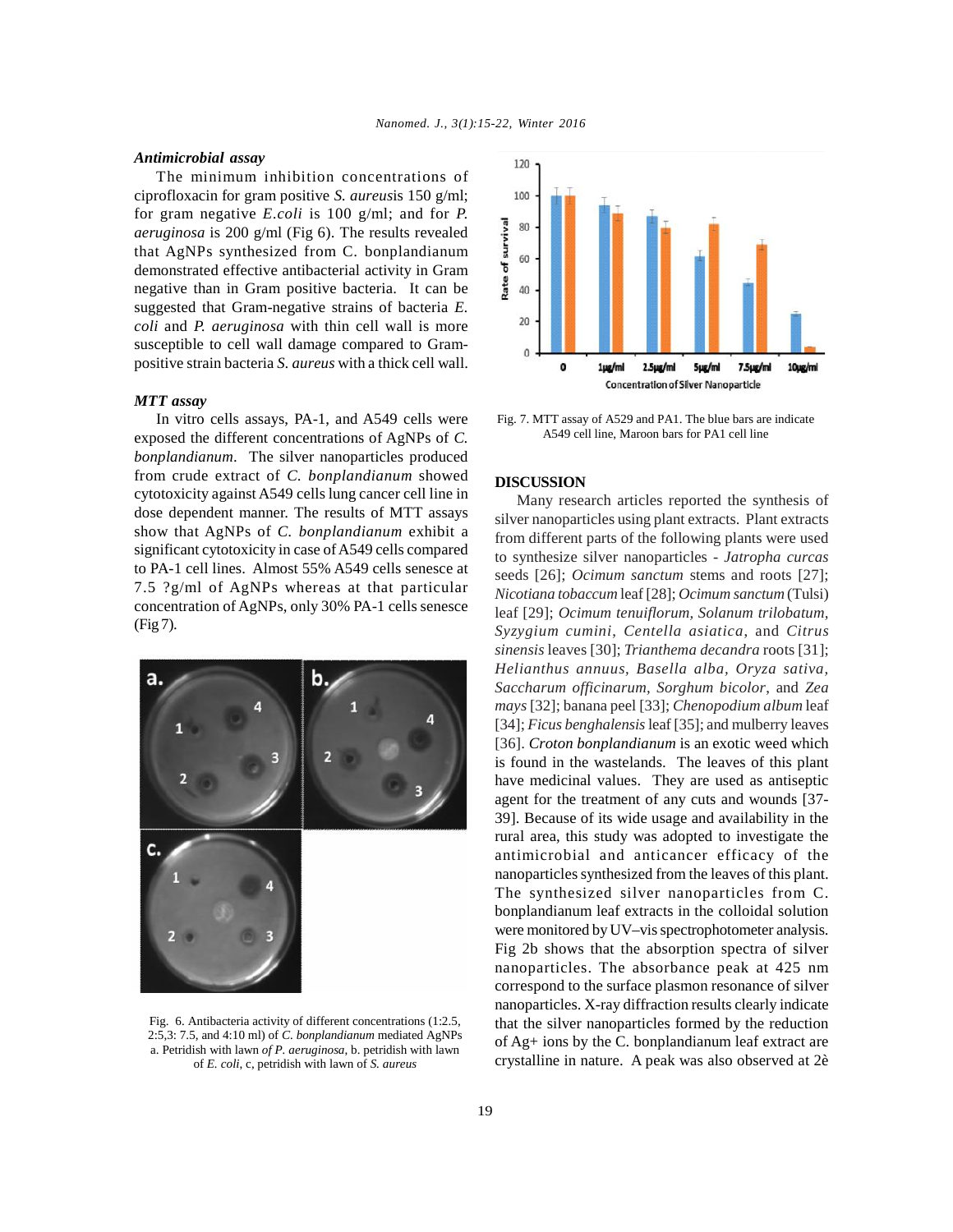# *Nanomed. J., 3(1):15-22, Winter 2016 K. Khanra et al.*

equal 22 suggesting that the crystallization of bio-organic phase occurs on the surface of the silver nanoparticles [40]. Therefore, from the XRD pattern it is clear that AgNPs formed using the c. bonplandianum leaf extract were crystalline in nature. Scanning electron microscopy has provided insight into the morphology and size details of nanoparticles.

The SEM micrograph shows that synthesized silver nanoparticles were well dispersed without any aggregation. They possesses spherical shape. The SAED spectra from the AgNPs were recorded. The SAED profile shows a strong silver signal with signals of oxygen, Na, Si, Cl which may have originated from the biomolecules bound to the surface of the silver nanoparticles. Another reason for the presence of these unwanted signals may be due to the same present in the grids.

It has also been reported that the thin layer of capping organic material from the plant extract surrounds the nanoparticles which makes them stable in solution for month. The particle sizes were in the range of 15-40 nm with an average size of 32 nm which were confirmed by SEM, TEM, and XRD.

The minimum inhibitory concentrations of synthesized nanoparticles were found to be 50, 45, 75 g/ml in case of *E.coli, P. aeruginosa*, and *S. aureus* respectively. The present data agree well with the work of other researchers [41]. It can be suggested that Gram-negative strains of bacteria *E. coli* and *P. aeruginosa* with thin cell wall is more susceptible to cell wall damage compared to Grampositive strain bacteria *S. aureus* with a thick cell wall. The positive charge on the silver ion is the cause for antimicrobial activity. It can attract negatively charged cell membrane of bacteria through electrostatic interaction [42-43].

It is also confirmed that AgNPs have significant antimicrobial activity against gam negative bacteria compared to gram positive bacteria hence have a great potential in the preparation of biomedical application.

The in vitro cytotoxicity effects of silver nanoparticles were screened against two different human cell lines-A549, and PA-1 by means of MTT assay. It has been shown that AgNPs reduces ATP content of the cell by damaging mitochondria, thereby increasing production of reactive oxygen species (ROS) in a dose dependent manner [44]. Hence we decided to study the toxicity of silver nanoparticles at different concentrations (1, 2.5, 5, 7.5, 10 g/ml). Similar result was obtained using the silver nanoparticles synthesized using *Scoparia dulcis*

[45]. The toxic behavior of green synthesized AgNPs against A549 cells compared to PA-1 cells also showed that they have a potential for acting as anticancer drug in the future.

#### **CONCLUSION**

The present study confirms that the silver nanoparticles produced by the leave extract of *Croton bonplandianum* have great promise as antibacterial and anticancer agent.

## **ACKNOWLEDGMENTS**

The financial support from Panskura Banamali

College are greatly acknowledged.

## **REFERENCES**

- [1] Vert M, Doi Y, Hellwich KH, Hess M, Hodge P, Kubisa P, Rinaudo M, Schué F. Terminology for biorelated polymers and applications (IUPAC Recommendations 2012). Pure Appl Chem. 2012; 84(2): 377-410.
- [2] Kim JS, Kuk E, Yu KN, Kim JH, Park SJ, Lee HJ, Kim SH, Park YK, Park YH, Hwang CY, Kim YK, Lee YS, Jeong DH, Cho MH. Antimicrobial effects of silver nanoparticles. Nanomedicine. 2007; 3(1): 95-101.
- [3] Panácek A1, Kolár M, Vecerová R, Prucek R, Soukupová J, Krystof V, Hamal P, Zboril R, Kvítek L. Antifungal activity of silver nanoparticles against *Candida* spp. Biomaterials. 2009; 30(31): 6333-6340.
- [4] De Jong WH, Borm P. Drug delivery and nanoparticles: Applications and hazards. Int J Nanomedicine. 2008; 3(2): 133-149.
- [5] Bhattacharya D, Gupt RK. Nanotechnology and potential of microorganisms. Crit Rev Biotechnol. 2005; 25: 199- 204.
- [6] Siulvaenrg H, Nuann DA, Oq D, Alrut Iycl DSP, Yoavnelg SN. Bcioinsynnatmheosmisu Mofcamphora leaf. Nanotechnology. 2007; 18: 103-105.
- [7] Wijnhoven SWP, Peijnenburg WJGM, Herberts CA, Hagens WI, Oomen AG, Heugens EHW, et al. Nanosilver: a review of available data and knowledge gaps in human and environmental risk assessment. Nanotoxicology. 2009; 3: 109-138.
- [8] Guzmán MG, Dille J, Godet S. Synthesis of silver nanoparticles by chemical reduction method and their antibacterial activity. Int J Chem Biol Eng. 2009; 2: 104-111.
- [9] Navaladian S, Viswanathan B, Viswanath RP, Varadarajan TK. Thermal decomposition as route for silver nanoparticles. Nanoscale Res Lett. 2007; 2: 44-48.
- [10] Sastry M, Ahmad A, Khan MI, Kumar R. Biosynthesis of metal nanoparticles using fungi and actinomycete. Curr Sci. 2003; 85: 162-170.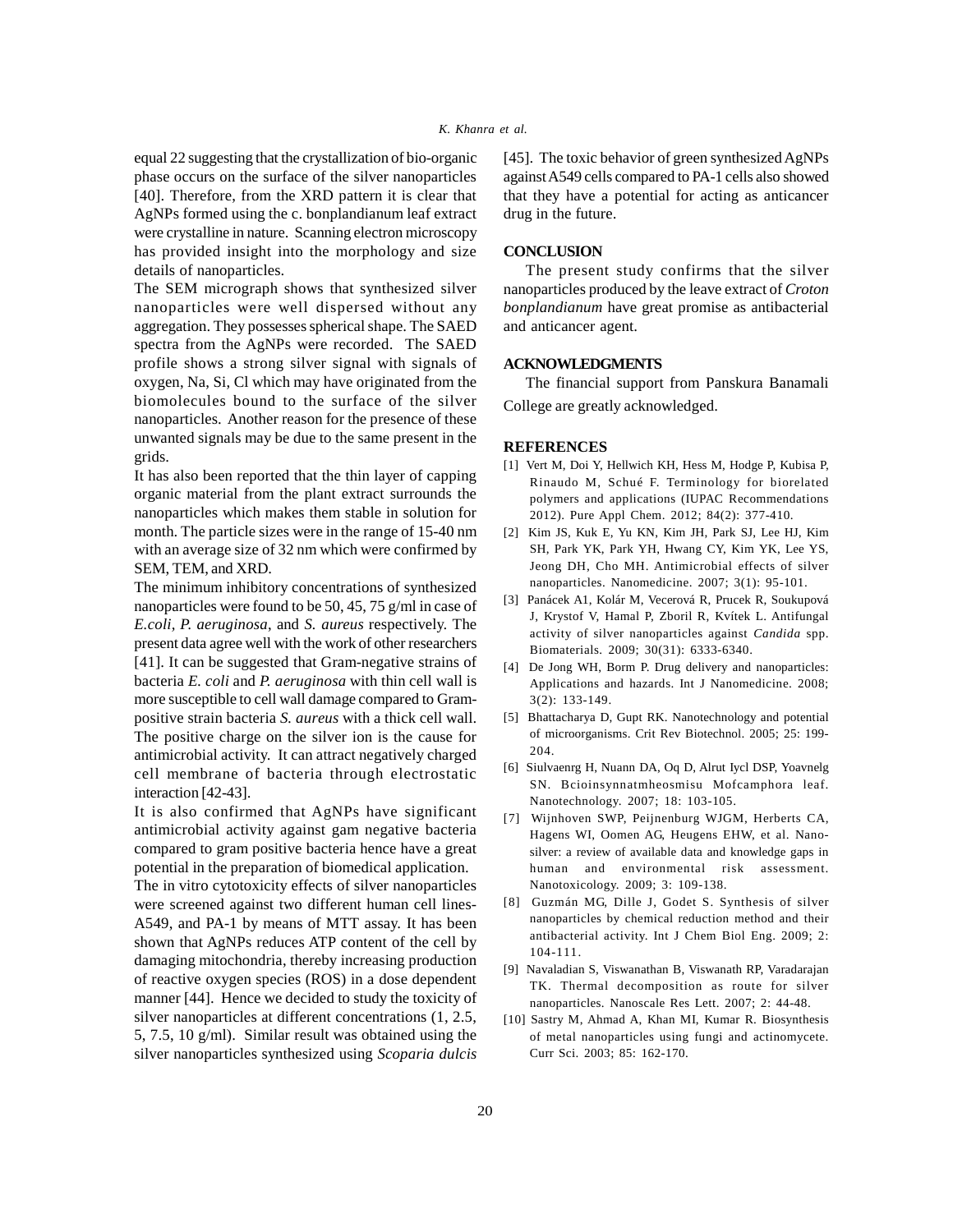- [11] Reddy KR. Folk medicines from Chittor District,Andra Pradesh,used in treatment of jaundice. Pharm Biol. 1995; 26(3): 137-140.
- [ 13 ] Ethnobotany. 2009; 13: 388-389.
- [13] Chandel KPS, Shukla G, Sharma N. Biodiversity in medicinal and aromatic plants in India: Conservation and utilization: In: New Delhi: National Bureau of Plant Genetic Resources; 1996, p.361.
- [14] Rajakaruna N, Harris CS, Towers GHN. Antimicrobial activity of plants collected from serpentine outcrops in Sri Lanka. Pharm Biol. 2002; 40(3): 235-244.
- [15] Rizk AM. The chemical constituents and economic plants of Euphorbiaceae. Bot J Linn Soc. 1987; 94(1-2): 293- 326.
- [16] Phillipson JD. A matter of some sensitivity. Phytochemistry. 1995; 38(6): 1319-1343.
- [17] Dosuma OO, Nwosu FO, Nwogu CD. Antimicrobial studies and phytochemical screening of extracts of Hyphaenethebaica (Linn) Mart fruits. Int J Trop Med. 2006; 1(4): 186–222.
- [18] Gavhane AJ, Padmanabhan P, Kamble SP, Jangle SN. Synthesis of silver nanoparticles using extract of neem leaf and triphala and evaluation of their antimicrobial activities. Int J Pharm Bio Sci. 2012; 3(3): 88-100.
- [19] Sinha SN, Paul D, Halder N, Sengupta D, Patra SK. Green synthesis of silver nanoparticles using fresh water green alga Pithophora oedogonia (Mont.) Wittrock and evaluation of their antibacterial activity. Appl Nanosci. 2015; 5: 703-709.
- [20] Kumari AS, Venkatesham M, Ayodhya D, Veerabhadram G. Green synthesis, characterization and catalytic activity of palladium nanoparticles by xanthan gum. Appl Nanosci. 2015; 5: 315-320.
- [21] Annamalai J, Nallamuthu T. Green synthesis of silver nanoparticles: characterization and determination of antibacterial potency. Appl Nanosci*.* 2015; 1-7.
- [22] Furno F, Morley KS, Wong B, Sharp BL, Arnold PL, Howdle SM, et al. Silver nanoparticles and polymeric medical devices. J Antimicrob Chemother*.* 2004; 54: 1019-1024.
- [23] Nathan P, Law EJ, Murphy DF, MacMillan BG. A laboratory method for selection of topical antimicrobial agents to treat infected burn wounds. Burns. 1978; 4: 177-178.
- [24] Khanra K, Roy A, Bhattacharyya N. Evaluation of Antibacterial Activity and Cytotoxicity of Green Synthesized Silver Nanoparticles Using Hemidesmus Indicus R. Br. American Journals of Nanoscience and Nanotechnology Research. 2013; 1: 1-6.
- [25] Malthankar GV, White BK, Bhusan A, Daniels CK, Rodnick KJ, Lai JCK. Differential lowering by manganese treatment of activities of glycolytic and tricarboxylic acid (TCA) cycle enzymes investigated in neuroblastoma and

astrocytoma cells is associated with manganese-induced cell death. Neurochem Res*.* 2004; 29: 707-717.

- [26] Bar H, Bhui DK, Gobinda SP, Sarkar PM, Pyne S, Misra A. Green synthesis of silver nanoparticles using seed extract of Jatropha curcas. Physicochem Eng Aspects. 2009: 348: 212–216.
- [27] Ahmad N, Sharma S, Alam MK, Singh VN, Shamsi SF, Mehta BR, Fatma A. Rapid synthesis of silver nanoparticles using dried medicinal plant of basil. Colloids Surf B Biointerfaces. 2010: 81(1): 81-86.
- [28] Parasad KS, Pathak D, Patel A, Dalwadi P, Prasad R, Patel P, Selvaraj K. Biogenic synthesis of silver nanoparticles using Nicotiana tobaccum leaf extract and study of their antimicrobial effect. Afr J Biotechnol. 2011; 10: 8122–8130.
- [29] Singhal G, Bhavesh R, Kasariya K, Sharma AR, Singh RP. Biosynthesis of silver nanoparticles using Ocimum sanctum (Tulsi) leaf extract and screening ts antimicrobial activity. J Nanopart Res. 2011;13: 2981–2988.
- [30] Logeswari P, Silambarasan S, Abraham J. Synthesis of silver nanoparticles using plants extract and analysis of their antimicrobial property. J Saudi Chem Soc. 2012; 19(3): 311-317.
- [31] Geethalakshmi E, Sarada DV. Synthesis of plant-mediated silver nanoparticles using Trianthema decandra extract and evaluation of their anti microbial activities. Int J Eng Sci Tech. 2010; 2: 970–975.
- [32] Leela A, Vivekanandan M. Tapping the unexploited plant resources for the synthesis of silver nanoparticles. Afr J Biotechnol. 2008; 7: 3162–5315.
- [33] Bankar A, Joshi B, Kumar AR, Zinjarde S. Banana peel extract mediated novel route for synthesis of silver nanoparticles. Colloid Surf A Physicochem Eng Aspect. 2009; 368: 58–63.
- [34] Dwivedi AD, Gopal K. Biosynthesis of silver and gold nanoparticles using Chenopodium album leaf extract. Colloid Surf A Physicochem Eng Aspect. 2010; 369: 27– 33.
- [35] Saxena A, Tripathi RM, Zafar F, Singh P. Green synthesis of silver nanoparticles using aqueous solution of Ficus benghalensis leaf extract and characterization of their antimicrobial activity. Mater Letters. 2012; 67: 91–94.
- [36] Awwad AM, Salem NM. Green synthesis of silver nanoparticles by mulberry leaves extract. Nanosci Nanotechno. 2012; 2: 125–128.
- [37] Nishanta R, Harris CS, Towers GHN. Antimicrobial activity of plants collected from serpentine outcrops in Sri Lanka. Pharmaceutical Biology. 200; 40(3): 235–244.
- [38] Chaudhuri AB. Endangered Medicinal Plants*.* Delhi: Daya Publishing House 2007.
- [39] Bhakat RK, Sen UK. Ethnomedicinal plant conservation through sacred groves. Tribes and Tribals*.* 2008; 2: 55- 58.